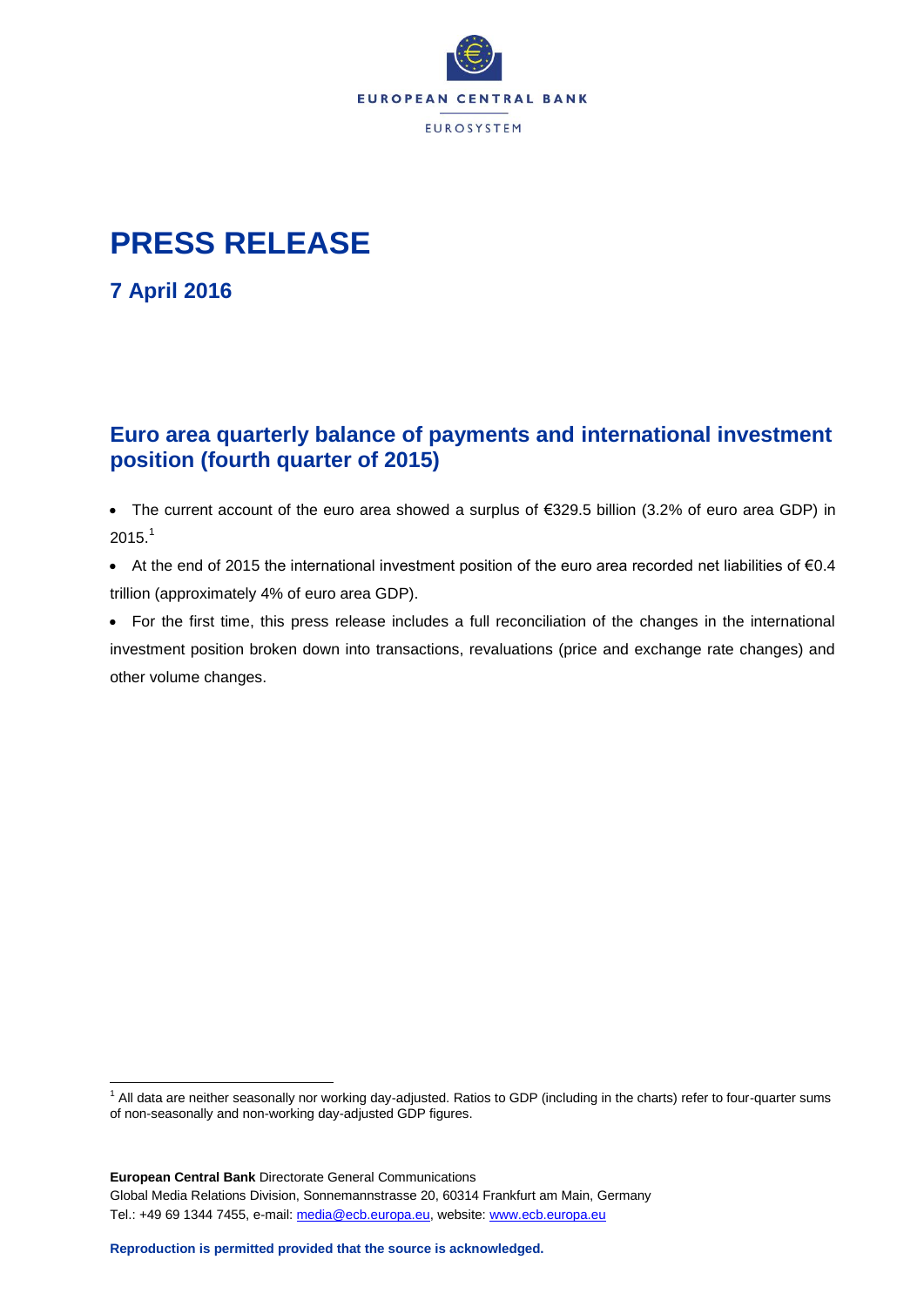

# **Current account**

The *current account* of the euro area showed a surplus of €107.8 billion in the last quarter of 2015, compared with €96.5 billion in the same quarter of 2014 (see Table 1). The increase in the *current account* surplus was due to an increase in the surplus for *goods* (from €79.1 billion to €90.8 billion) and a decrease in the deficit for *secondary income* (from €32.4 billion to €30.2 billion), which were partly offset by a decrease in the surpluses for *services* (from €15.6 billion to €14.5 billion) and *primary income* (from €34.1 billion to €32.8 billion).<sup>2</sup>

The decrease in the surplus for *services* resulted mainly from a deterioration in the balances for the *transport* (from a surplus of €1.2 billion to a deficit of €0.3 billion), *other business services* (an increase in the deficit from €0.2 billion to €1.1 billion) and *other services* (an increase in the deficit from €5.1 billion to €6.3 billion) components. This was partly offset by an improvement in the balance for the *telecommunication, computer and information services* component (an increase in the surplus from €14.3 billion to €16.7 billion).

**European Central Bank** Directorate General Communications Global Media Relations Division, Sonnemannstrasse 20, 60314 Frankfurt am Main, Germany Tel.: +49 69 1344 7455, e-mail: [media@ecb.europa.eu,](mailto:media@ecb.europa.eu) website[: www.ecb.europa.eu](http://www.ecb.europa.eu/)

 2 In broad terms, the new BPM6 concept of "primary income" corresponds to the old BPM5 concept of "income", and the new concept of "secondary income" corresponds to the old concept of "current transfers".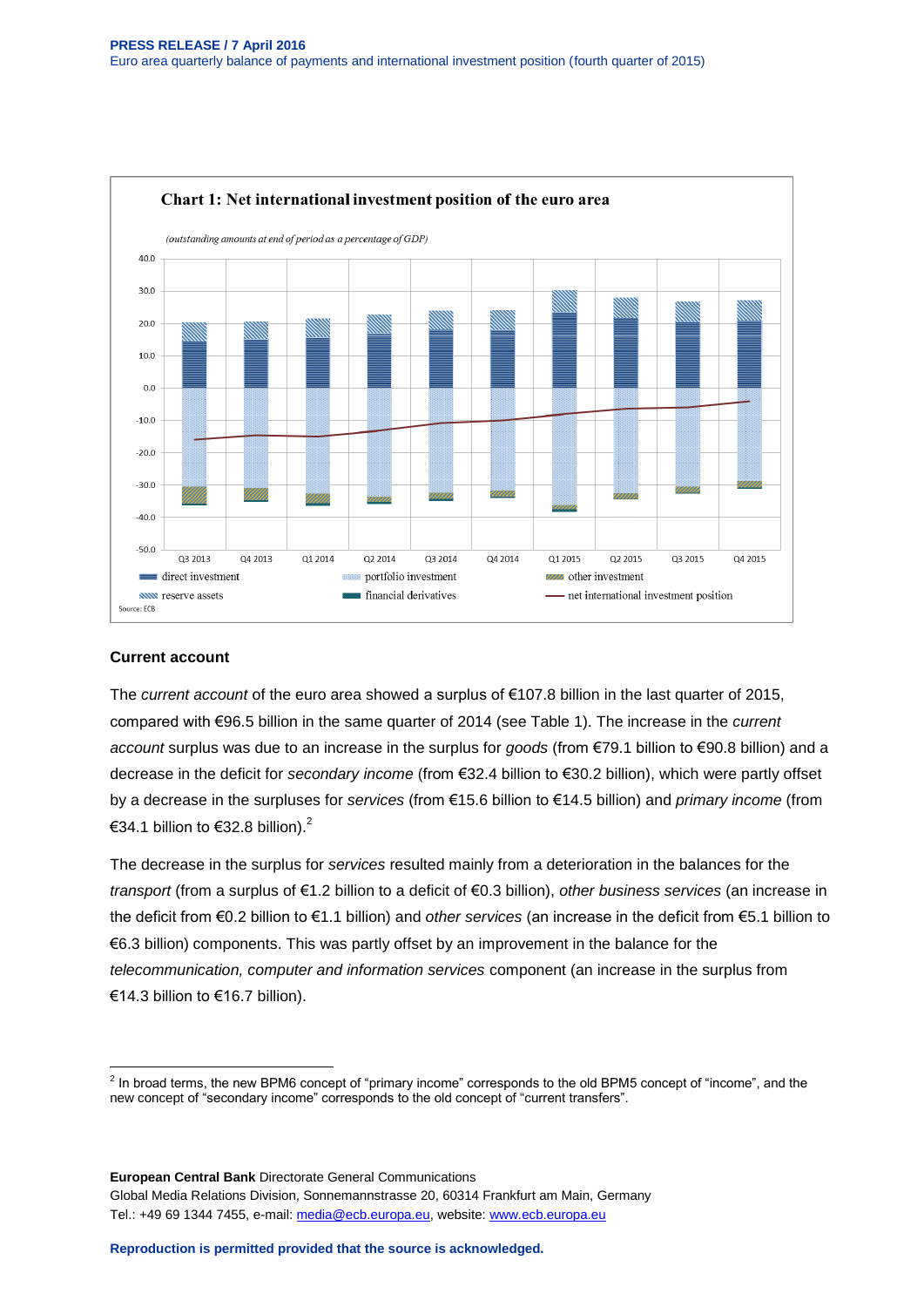In 2015 the current account of the euro area showed a surplus of €329.5 billion (3.2% of euro area GDP), compared with one of €251.3 billion (2.5% of euro area GDP) in 2014. The rise resulted from increases in the surpluses for *goods* (from €247.6 billion to €321.6 billion) and *primary income* (from €69.8 billion to €74.8 billion), and a decrease in the deficit for *secondary income* (from €141.6 billion to €133.2 billion). These developments were partly offset by a decrease in the surplus for *services* (from €75.6 billion to €66.4 billion).

# *The geographical breakdown*

The increase in the surplus in the euro area goods account in 2015 resulted primarily from improvements in the surpluses vis-à-vis the United Kingdom (increased from €99.3 billion to €122.7 billion) and the United States (increased from €94.8 billion to €115.5 billion), and in the change from a deficit (of €8.7 billion) to a surplus (of €43.4 billion) vis-à-vis "other countries" (including most oil producers) (See Table 2). This was partly offset by an increase in the trade in goods deficit vis-à-vis China (from €73.3 billion to €104.3 billion). The decrease in the surplus for services resulted mainly from an increase in the deficit visà-vis "offshore financial centres" (from €25.6 billion to €41.2 billion).

In 2015 non-euro area EU Member States (excluding the United Kingdom) remained the euro area's main partners for trade in goods – accounting for approximately 19% of all euro area imports and exports – followed by the United Kingdom for exports and China for imports (see Chart 2). As regards euro area trade in services, the United Kingdom was the largest recipient of exports (accounting for 19% of the total) and the United States the largest provider, accounting for more than 22% of total euro area imports of services.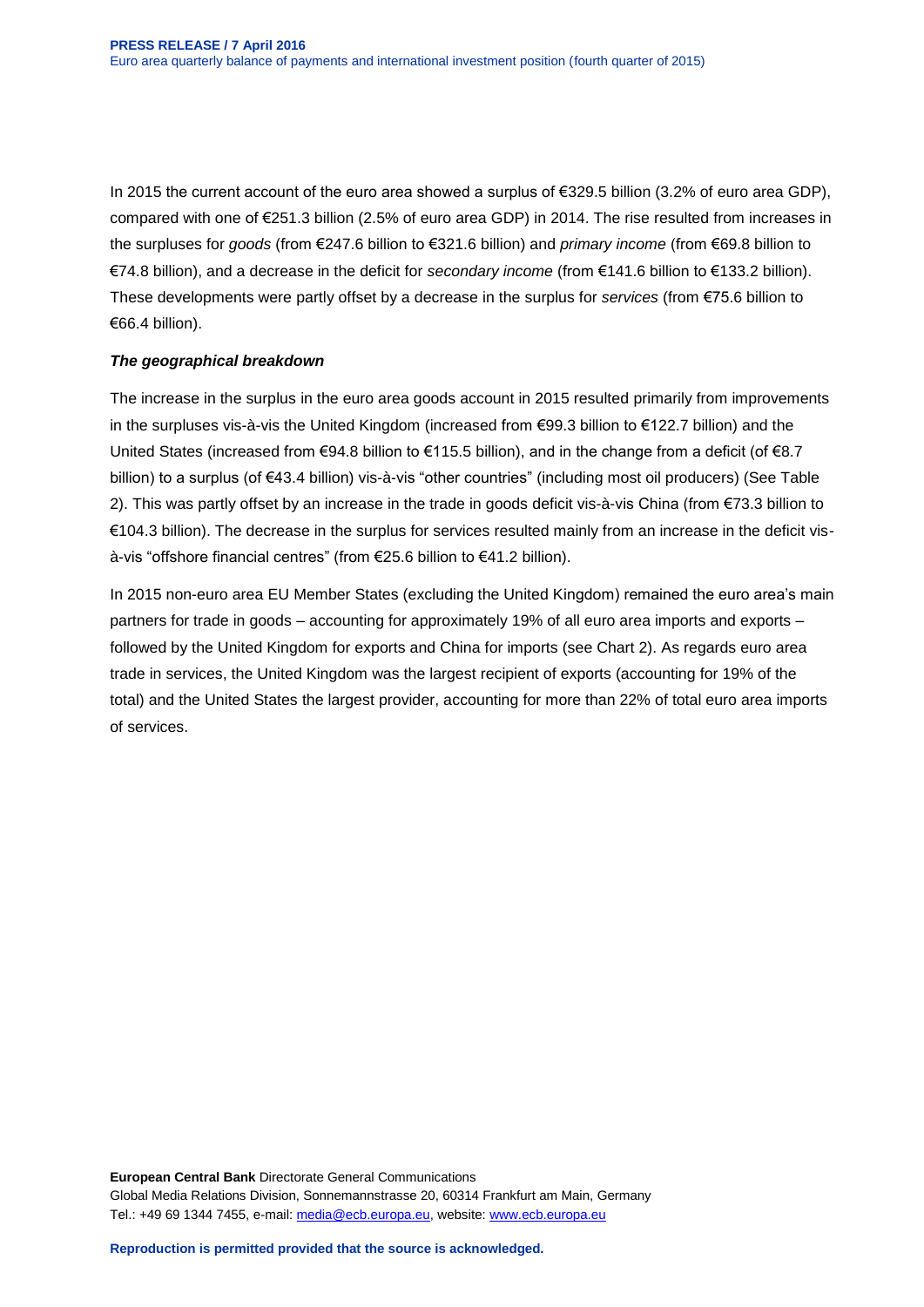

### **International investment position**

At the end of 2015 the international investment position of the euro area recorded net liabilities of €0.4 trillion vis-à-vis the rest of the world (approximately 4% of euro area GDP; see Chart 1). This represented a decrease of around €190 billion compared with the net position in the third quarter of 2015 (see Table 3).

The decrease resulted mainly from a higher net asset position for *direct investment* (€2,174 billion, up from €2,119 billion) and a lower net liability position for *portfolio investment* (€2,988 billion, down from €3,144 billion). These movements were only partly offset by higher net liability positions for *other investment* (€206 billion, up from €194 billion) and *financial derivatives* (€43 billion, up from €34 billion).

The change in the net international investment position of the euro area in the last quarter of 2015 can broadly be attributed to transactions, particularly due to disinvestments in the euro area (see Chart 3). Large positive revaluations – changes in exchange rates and asset prices – on both sides of the balance sheet partly offset each other. The increases in *direct investment* assets and liabilities and *portfolio investment* assets were equally explained by transactions and revaluations, while the increase in *portfolio investment* liabilities was solely attributable to revaluations, which were partly offset by disinvestments of non-euro area residents in (debt and equity) securities issued by euro area residents. The decreases in *other investment* assets and liabilities were mainly attributable to transactions.

**European Central Bank** Directorate General Communications Global Media Relations Division, Sonnemannstrasse 20, 60314 Frankfurt am Main, Germany Tel.: +49 69 1344 7455, e-mail: [media@ecb.europa.eu,](mailto:media@ecb.europa.eu) website[: www.ecb.europa.eu](http://www.ecb.europa.eu/)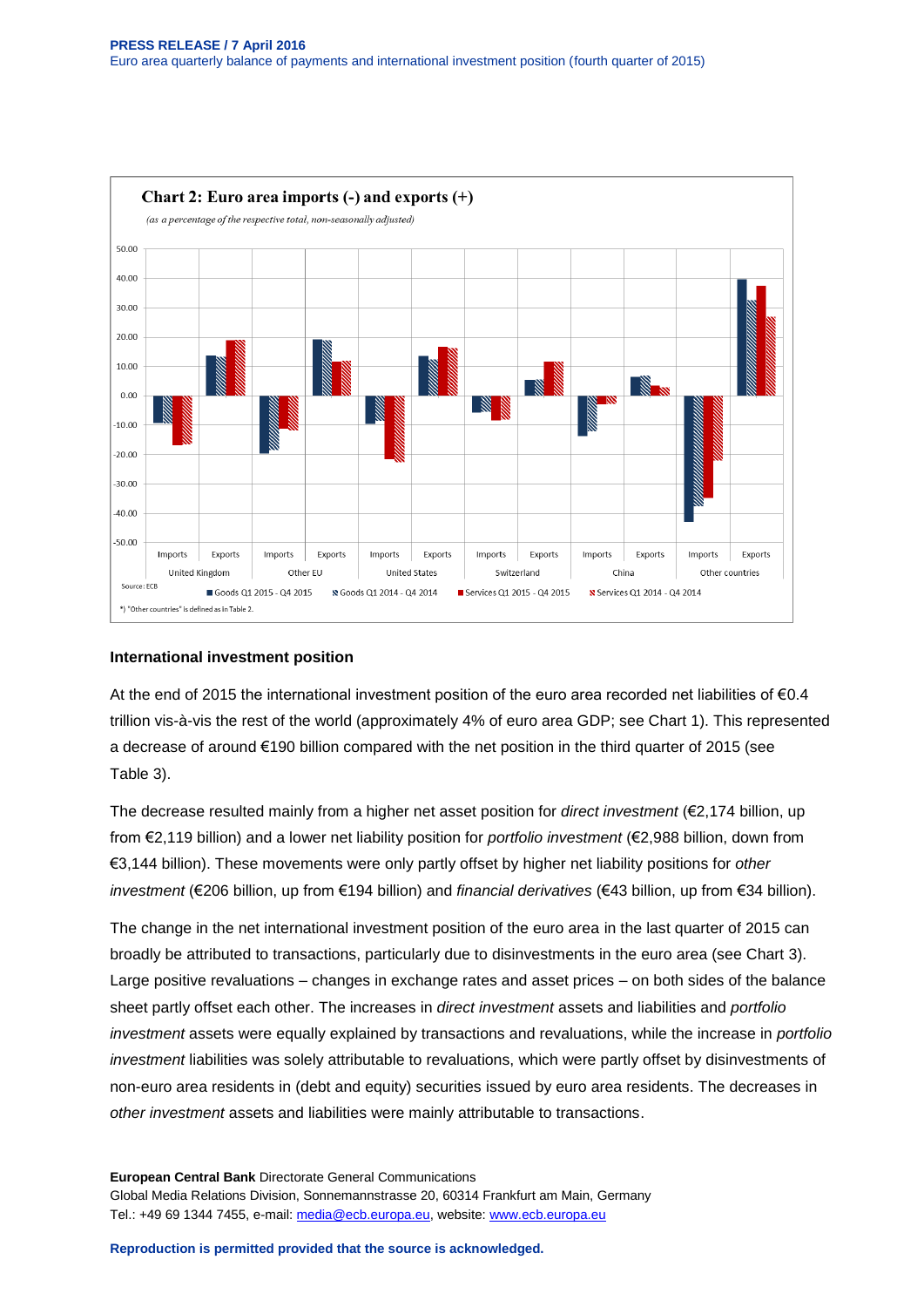

At the end of 2015 the *gross external debt* of the euro area amounted to €12.5 trillion (approximately 120% of euro area GDP), which represents a decrease of €162 billion compared with the previous quarter. This resulted mainly from transactions and was partly offset by revaluations. The *net external debt* also decreased (by approximately €246 billion) from the third quarter of 2015 to the end of 2015.

# *The geographical breakdown*

At the end of 2015 the stock of euro area direct investment abroad (assets) was €9.7 trillion, 28% of which was invested in the United States and 20% in the United Kingdom (see Table 4). The stock of foreign direct investment in the euro area (liabilities) was €7.5 trillion, with 31% coming from residents in the United States and 20% from offshore financial centres.

As regards portfolio investment, euro area holdings of foreign securities amounted to €7.2 trillion at the end of 2015, largely reflecting holdings of securities issued by residents in the United States (which accounted for 35% of the total), as well as by residents in the United Kingdom (16%).

As regards other investment, euro area residents' holdings of foreign assets amounted to €4.6 trillion at the end of 2015, with 34% vis-à-vis residents in the United Kingdom and 18% vis-à-vis residents in the United States. Euro area other investment liabilities reached €4.8 trillion, with residents in the United Kingdom accounting for 34% of the total and residents in the United States for 14%.

**European Central Bank** Directorate General Communications Global Media Relations Division, Sonnemannstrasse 20, 60314 Frankfurt am Main, Germany Tel.: +49 69 1344 7455, e-mail: [media@ecb.europa.eu,](mailto:media@ecb.europa.eu) website[: www.ecb.europa.eu](http://www.ecb.europa.eu/)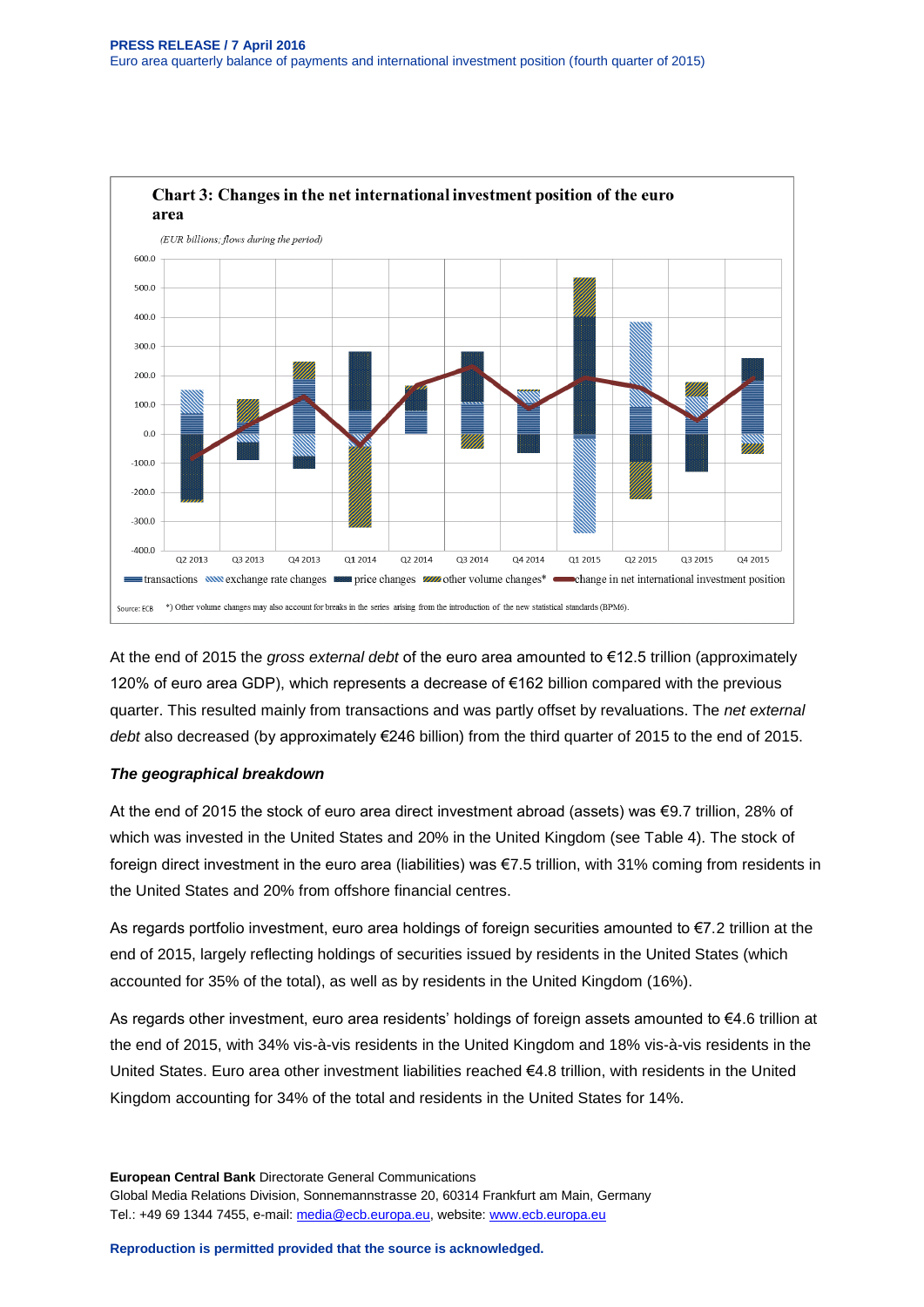#### **Data revisions**

This press release incorporates revisions to the data for the reference periods from the first quarter of 2008 to the third quarter of 2015. These revisions reflect improvements in the national contributions to the euro area aggregates. They had a significant impact on the financial account and the international investment position, particularly for direct investment.

# **Additional information**

- Time series data: [ECB's Statistical Data Warehouse \(SDW\).](http://sdw.ecb.europa.eu/browse.do?node=2018790)
- Methodological information: [ECB's website.](http://www.ecb.europa.eu/stats/external/balance/html/index.en.html)
- Next press releases:
	- o Monthly balance of payments: **19 April 2016** (reference data up to February 2016).
	- o Quarterly balance of payments and international investment position: **8 July 2016** (reference data up to the first quarter of 2016)

#### **Annexes**

- Table 1: Current account of the euro area
- Table 2: Current and capital account of the euro area geographical breakdown
- Table 3: International investment position of the euro area
- Table 4: International investment position of the euro area geographical breakdown

**For media queries, please contact Rocío González, Tel.: +49 69 1344 6451.**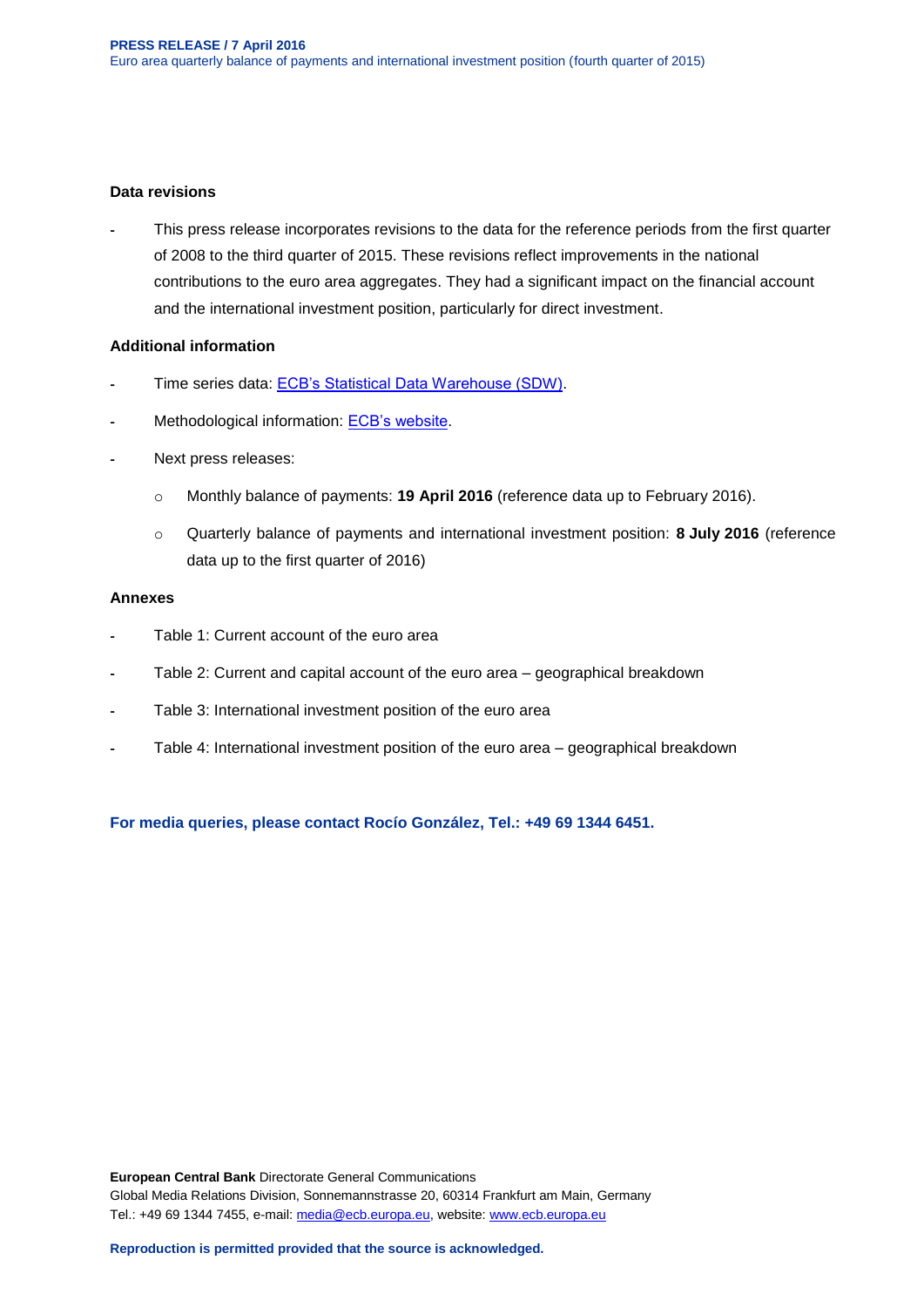# Table 1: Current account of the euro area

(EUR billions, unless otherwise indicated; transactions during the period; non-working day and non-seasonally adjusted)

|                                                         |          | <b>Cumulated figures for the</b><br>four-quarter period ending in |              |            |               | Q4 2014      |            |               | Q4 2015      |            |               |              |
|---------------------------------------------------------|----------|-------------------------------------------------------------------|--------------|------------|---------------|--------------|------------|---------------|--------------|------------|---------------|--------------|
|                                                         | Q4 2014  |                                                                   |              | Q4 2015    |               |              |            |               |              |            |               |              |
|                                                         | Net      | <b>Credit</b>                                                     | <b>Debit</b> | <b>Net</b> | <b>Credit</b> | <b>Debit</b> | <b>Net</b> | <b>Credit</b> | <b>Debit</b> | <b>Net</b> | <b>Credit</b> | <b>Debit</b> |
| <b>Current account</b>                                  | 251.3    | 3,402.8                                                           | 3,151.4      | 329.5      | 3,591.9       | 3,262.3      | 96.5       | 890.0         | 793.5        | 107.8      | 921.6         | 813.7        |
| Percentage of GDP <sup>1</sup>                          | 2.5      | 33.7                                                              | 31.2         | 3.2        | 34.5          | 31.4         |            |               |              |            |               |              |
| Goods                                                   | 247.6    | 1,968.8                                                           | 1,721.2      | 321.6      | 2,076.5       | 1,754.9      | 79.1       | 513.4         | 434.4        | 90.8       | 528.9         | 438.1        |
| of which: General merchandise                           | 236.2    | 1,919.6                                                           | 1,683.4      | 304.9      | 2,021.2       | 1,716.3      | 76.4       | 499.5         | 423.1        | 87.5       | 516.4         | 429.0        |
| <b>Services</b>                                         | 75.6     | 707.4                                                             | 631.8        | 66.4       | 765.1         | 698.8        | 15.6       | 185.3         | 169.7        | 14.5       | 200.1         | 185.6        |
| Transport                                               | 5.7      | 129.2                                                             | 123.5        | 6.2        | 133.5         | 127.3        | 1.2        | 32.9          | 31.7         | $-0.3$     | 31.4          | 31.6         |
| <b>Travel</b>                                           | 19.7     | 118.6                                                             | 98.8         | 23.0       | 122.7         | 99.7         | 1.0        | 24.1          | 23.1         | 1.1        | 25.2          | 24.1         |
| Insurance, pension and financial services               | 17.3     | 82.2                                                              | 64.9         | 17.9       | 90.5          | 72.6         | 4.3        | 21.7          | 17.4         | 4.4        | 23.0          | 18.6         |
| Telecommunication, computer and<br>information services | 47.5     | 89.6                                                              | 42.2         | 56.8       | 102.1         | 45.3         | 14.3       | 25.6          | 11.3         | 16.7       | 29.2          | 12.5         |
| Other business services                                 | 1.6      | 186.0                                                             | 184.5        | $-8.7$     | 201.7         | 210.4        | $-0.2$     | 53.0          | 53.1         | $-1.1$     | 56.3          | 57.5         |
| Other                                                   | $-16.2$  | 101.8                                                             | 118.0        | $-28.9$    | 114.6         | 143.5        | $-5.1$     | 27.9          | 33.0         | $-6.3$     | 35.0          | 41.3         |
| Primary income                                          | 69.8     | 633.6                                                             | 563.8        | 74.8       | 647.1         | 572.2        | 34.1       | 167.3         | 133.2        | 32.8       | 166.5         | 133.7        |
| <b>Compensation of employees</b>                        | 18.2     | 33.0                                                              | 14.8         | 21.3       | 36.7          | 15.4         | 4.7        | 8.4           | 3.8          | 5.5        | 9.4           | 3.9          |
| Investment income                                       | 27.6     | 560.4                                                             | 532.8        | 33.1       | 571.7         | 538.6        | 13.8       | 138.7         | 124.9        | 15.8       | 140.4         | 124.6        |
| <b>Direct investment</b>                                | 103.0    | 357.1                                                             | 254.1        | 113.6      | 348.3         | 234.7        | 25.9       | 89.5          | 63.6         | 26.3       | 88.2          | 61.9         |
| of which: Reinvested earnings                           | 0.1      | 33.9                                                              | 33.8         | 4.4        | 36.2          | 31.9         | $-7.6$     | $-8.0$        | $-0.4$       | 32.2       | 7.7           | $-24.5$      |
| Portfolio investment                                    | $-76.5$  | 160.4                                                             | 236.9        | $-82.2$    | 181.7         | 263.9        | $-12.8$    | 38.0          | 50.9         | $-10.9$    | 42.0          | 52.9         |
| <b>Dividends</b>                                        | 1.6      | 55.4                                                              | 53.7         | 0.2        | 64.2          | 63.9         | 4.1        | 11.1          | 7.0          | 4.8        | 12.4          | 7.6          |
| Income on investment fund shares                        | -69.1    | 4.7                                                               | 73.8         | $-84.5$    | 4.3           | 88.8         | $-16.1$    | 0.9           | 16.9         | $-18.1$    | 1.0           | 19.1         |
| Interest                                                | $-9.0$   | 100.4                                                             | 109.3        | 2.1        | 113.3         | 111.2        | -0.8       | 26.1          | 26.9         | 2.3        | 28.6          | 26.2         |
| Other investment                                        | $-1.1$   | 40.7                                                              | 41.8         | $-1.0$     | 39.0          | 40.0         | 0.2        | 10.7          | 10.5         | $-0.2$     | 9.6           | 9.8          |
| of which: interest                                      | $-0.5$   | 37.5                                                              | 37.9         | 0.0        | 35.6          | 35.6         | 0.2        | 9.7           | 9.5          | -0.1       | 8.5           | 8.6          |
| <b>Reserve assets</b>                                   |          | 2.3                                                               |              |            | 2.7           |              |            | 0.6           |              |            | 0.7           |              |
| Other primary income                                    | 24.0     | 40.2                                                              | 16.2         | 20.4       | 38.6          | 18.3         | 15.6       | 20.1          | 4.5          | 11.5       | 16.7          | 5.2          |
| Secondary income                                        | $-141.6$ | 92.9                                                              | 234.5        | $-133.2$   | 103.2         | 236.4        | $-32.4$    | 23.9          | 56.3         | $-30.2$    | 26.1          | 56.4         |

**1)Four-quarter cumulated sums of non-working day and non-seasonally adjusted GDP.**

**Source: ECB.**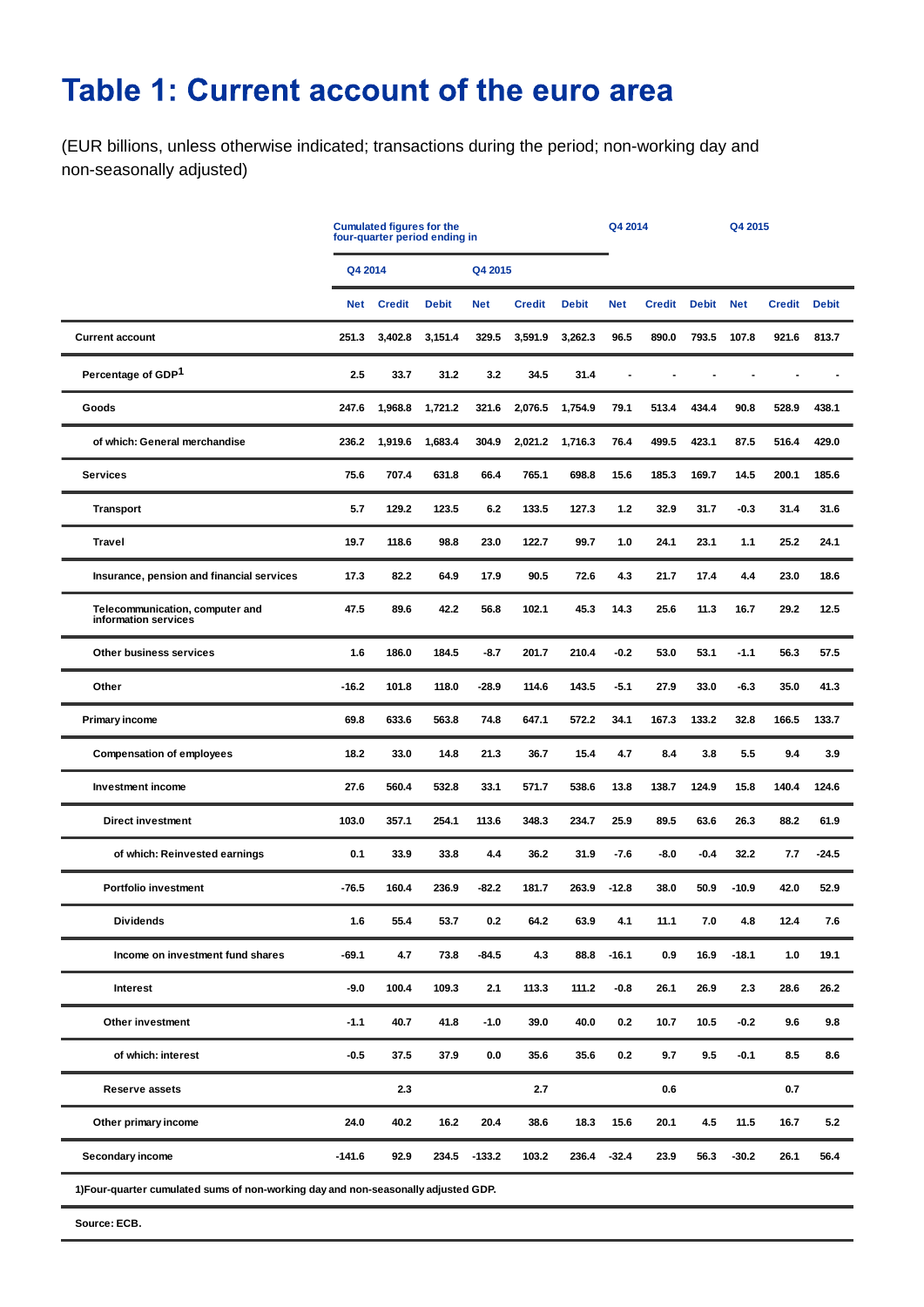# **Table 2: Current and capital account of the euro area - geographical breakdown**

(EUR billions; cumulated transactions during the period; non-working day and non-seasonally adjusted)

|                                   | <b>Total</b> | euro area    |       | <b>EU Member States outside the</b> | <b>Brazil</b> | Canada | China  | Hong<br>Kong             | India  | Japan  | <b>Switzerland</b>       | <b>United</b><br><b>States</b> | <b>Offshore</b><br>financ.<br>centres | <b>International</b><br>org. | Other<br>countries <sup>1)</sup> |                          |
|-----------------------------------|--------------|--------------|-------|-------------------------------------|---------------|--------|--------|--------------------------|--------|--------|--------------------------|--------------------------------|---------------------------------------|------------------------------|----------------------------------|--------------------------|
|                                   |              | <b>Total</b> | UK    | Other<br>EU<br>countries            | EU<br>inst.   |        |        |                          |        |        |                          |                                |                                       |                              |                                  |                          |
| Q1 2015 to<br>Q4 2015             |              |              |       |                                     |               |        |        |                          |        |        |                          |                                |                                       |                              |                                  |                          |
| Current<br>account                | 329.5        |              |       |                                     |               |        |        |                          |        |        |                          |                                |                                       |                              | ä,                               |                          |
| Credit                            | 3,591.9      | 1,151.8      | 543.9 | 542.8                               | 65.1          | 60.6   | 51.0   | 180.6                    | 42.5   | 42.3   | 78.4                     | 273.8                          | 547.1                                 | 178.5                        | 10.4                             | 975.1                    |
| Debit                             | 3,262.3      |              |       |                                     |               |        |        |                          |        |        | ÷,                       | ٠                              | Ĭ.                                    | ٠                            | $\blacksquare$                   | ٠                        |
| Goods                             | 321.6        | 177.7        | 122.7 | 54.8                                | 0.2           | 4.3    | 14.7   | $-104.3$                 | 15.1   | 3.8    | 3.7                      | 10.7                           | 115.5                                 | 36.2                         | 0.7                              | 43.4                     |
| Credit                            | 2,076.5      | 686.2        | 286.6 | 399.4                               | 0.2           | 28.3   | 28.5   | 135.3                    | 25.2   | 30.4   | 47.7                     | 111.4                          | 284.2                                 | 70.7                         | 0.8                              | 627.9                    |
| Debit                             | 1,754.9      | 508.5        | 163.9 | 344.6                               | 0.0           | 24.0   | 13.8   | 239.6                    | 10.1   | 26.6   | 44.0                     | 100.7                          | 168.7                                 | 34.5                         | 0.0                              | 584.5                    |
| <b>Services</b>                   | 66.4         | 39.2         | 28.9  | 3.4                                 | 6.9           | 3.0    | 1.9    | 7.5                      | $-1.6$ | 0.7    | 6.5                      | 30.4                           | $-23.5$                               | $-41.2$                      | 2.8                              | 40.6                     |
| Credit                            | 765.1        | 236.3        | 147.2 | 81.3                                | 7.8           | 10.9   | 10.4   | 27.4                     | 6.3    | 8.9    | 17.2                     | 88.4                           | 127.2                                 | 40.9                         | 4.7                              | 186.6                    |
| Debit                             | 698.8        | 197.1        | 118.3 | 77.9                                | 1.0           | 7.9    | 8.4    | 19.9                     | 7.9    | 8.2    | 10.7                     | 58.0                           | 150.7                                 | 82.1                         | 1.9                              | 146.0                    |
| Primary<br>income                 | 74.8         |              |       |                                     |               |        |        |                          |        |        |                          |                                |                                       |                              |                                  | $\overline{\phantom{a}}$ |
| Credit                            | 647.1        | 185.2        | 83.7  | 53.5                                | 48.0          | 20.7   | 11.3   | 17.1                     | 10.8   | 2.7    | 9.9                      | 58.1                           | 119.1                                 | 60.9                         | 4.3                              | 146.9                    |
| Debit                             | 572.2        | ÷            | ÷     | ÷                                   |               | ä,     | ä,     | ÷,                       |        |        | $\overline{\phantom{a}}$ | ä,                             | ä,                                    | $\overline{\phantom{a}}$     | $\overline{\phantom{a}}$         | $\overline{\phantom{a}}$ |
| of which:<br>investment<br>income | 33.1         |              |       |                                     |               |        |        |                          |        |        |                          |                                |                                       |                              |                                  |                          |
| Credit                            | 571.7        | 138.1        | 81.2  | 51.5                                | 5.4           | 20.6   | 11.2   | 17.1                     | 10.7   | 2.6    | 9.8                      | 37.3                           | 117.5                                 | 59.9                         | 2.2                              | 144.7                    |
| Debit                             | 538.6        | ä,           |       | ä,                                  |               | Ĭ.     | ٠      | $\overline{\phantom{a}}$ | Ĭ.     |        | ÷                        | $\overline{a}$                 | $\blacksquare$                        | $\blacksquare$               | $\overline{a}$                   | $\blacksquare$           |
| Secondary<br>income               | $-133.2$     | $-84.3$      | 2.7   | $-2.3$                              | $-84.7$       | $-1.2$ | $-1.5$ | $-1.8$                   | $-0.1$ | $-0.8$ | 0.2                      | -0.8                           | $-2.8$                                | $-1.0$                       | $-8.9$                           | $-30.3$                  |
| Credit                            | 103.2        | 41.4         | 26.4  | 6.0                                 | 9.0           | 0.7    | 0.7    | 0.9                      | 0.2    | 0.3    | 3.5                      | 15.9                           | 16.6                                  | 6.0                          | 0.6                              | 16.4                     |
| Debit                             | 236.4        | 128.4        | 23.7  | 11.0                                | 93.7          | 2.0    | 2.2    | 2.7                      | 0.3    | 1.0    | 3.3                      | 16.6                           | 19.4                                  | 7.0                          | 9.5                              | 44.0                     |
| Capital<br>account                | $-14.4$      | 27.0         | 1.1   | $-0.6$                              | 26.4          | $-0.2$ | 0.0    | 0.8                      | 0.3    | $-0.0$ | 0.3                      | 0.4                            | $-2.7$                                | $-33.2$                      | $-2.0$                           | $-5.1$                   |
| <b>Credit</b>                     | 43.6         | 35.1         | 7.0   | 1.1                                 | 27.0          | 1.7    | 0.0    | 0.9                      | 0.6    | 0.2    | 0.3                      | 1.1                            | 0.9                                   | 1.1                          | 0.0                              | 1.7                      |
| Debit                             | 58.0         | 8.1          | 5.9   | 1.6                                 | 0.6           | 1.8    | 0.0    | 0.1                      | 0.3    | 0.2    | 0.0                      | 0.7                            | 3.6                                   | 34.3                         | 2.0                              | 6.8                      |

1) All income on reserve assets is allocated to other countries.